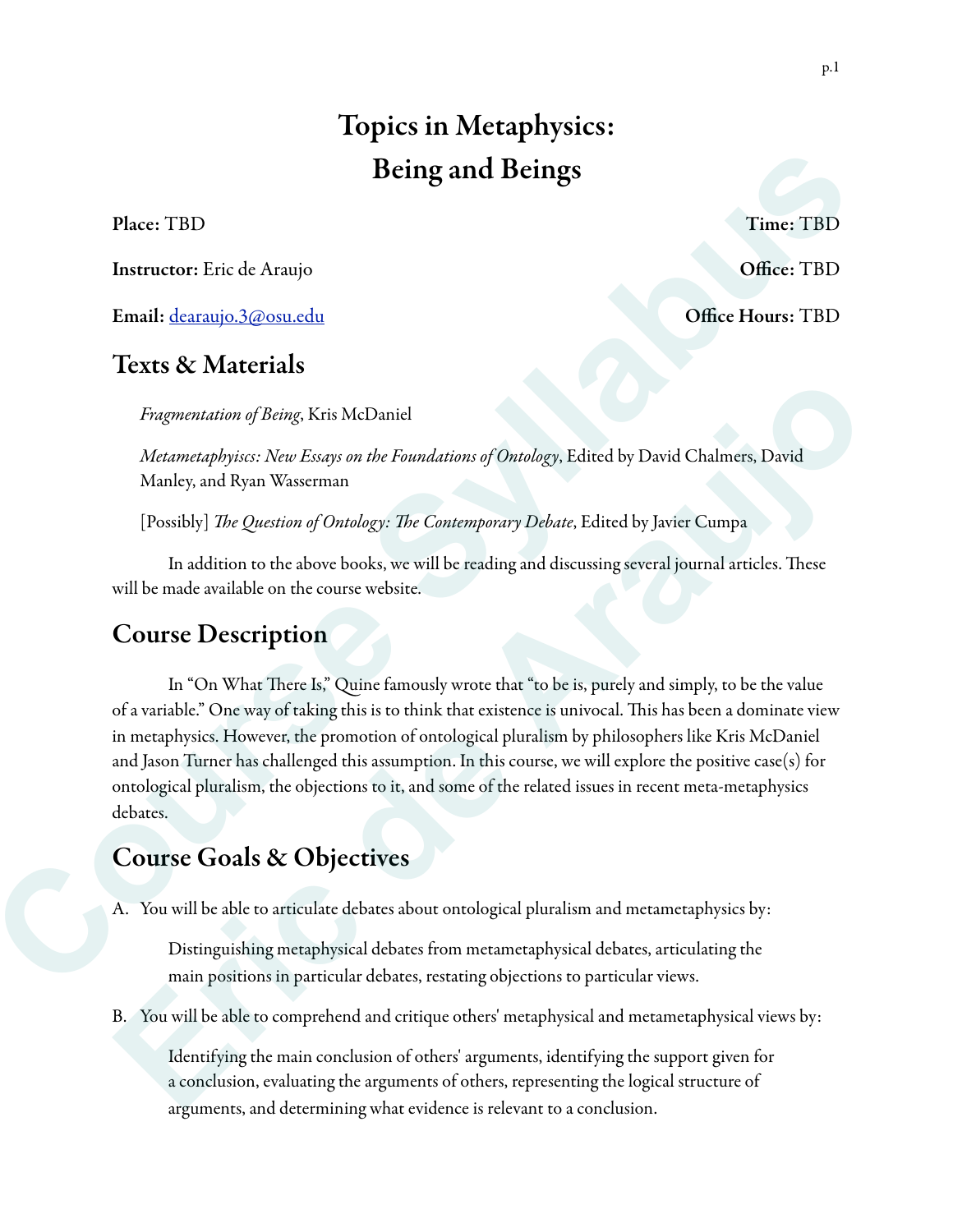C. You will be able to present the metaphysical and metametaphysical views of others:

### Schedule

| Identifying the main conclusions of others' arguments, identifying the support given for<br>a conclusion, evaluating the arguments of others, representing the logical structure of<br>arguments, and summarizing arguments for others.                                       |                |
|-------------------------------------------------------------------------------------------------------------------------------------------------------------------------------------------------------------------------------------------------------------------------------|----------------|
| D. You will be able to contribute to metaphysical and metametaphysical debates by:                                                                                                                                                                                            |                |
| Identifying the main conclusion of others' arguments, identifying the support given for<br>a conclusion, evaluating the arguments of others, summarizing arguments for others,<br>constructing an original argument, and anticipating and defending views from<br>objections. |                |
| Schedule                                                                                                                                                                                                                                                                      |                |
| You should read the material before the first day of discussion. Journal entries are due at the beginning of<br>class. The second table lists when major assignments are due. The schedule is subject to change as the<br>course progresses.<br>Schedule of Readings          |                |
|                                                                                                                                                                                                                                                                               |                |
| Reading                                                                                                                                                                                                                                                                       |                |
| "Ways of Being," Joshua Spencer, in Philosophy Compass                                                                                                                                                                                                                        | $\mathbf{1}$   |
| Chapters 1 & 2 in Fragmentation of Being                                                                                                                                                                                                                                      | $\overline{2}$ |
| Chapters 3 & 4 in Fragmentation of Being                                                                                                                                                                                                                                      | $\overline{3}$ |
| Chapter 4 in Metametaphysics                                                                                                                                                                                                                                                  | $\overline{4}$ |
| Chapter 8 in Metametaphysics                                                                                                                                                                                                                                                  | 5              |
| Chapter 13 in Metametaphysics                                                                                                                                                                                                                                                 | 6              |
| Chapter 16 in Metametaphysics                                                                                                                                                                                                                                                 | 7              |
| Chapter 17 in Metametaphysics                                                                                                                                                                                                                                                 | Day<br>8       |
| "Metaphysically Indeterminate Existence," Elizabeth Barnes, in Philosophical Studies                                                                                                                                                                                          | 9              |
| "A Problem for Ontological Pluralism and a Half-Meinongian Solution," Michele Paolini<br>Paoletti, in Philosophia                                                                                                                                                             | 10             |
| Presentations (No Readings)                                                                                                                                                                                                                                                   | 11             |

#### *Schedule of Readings*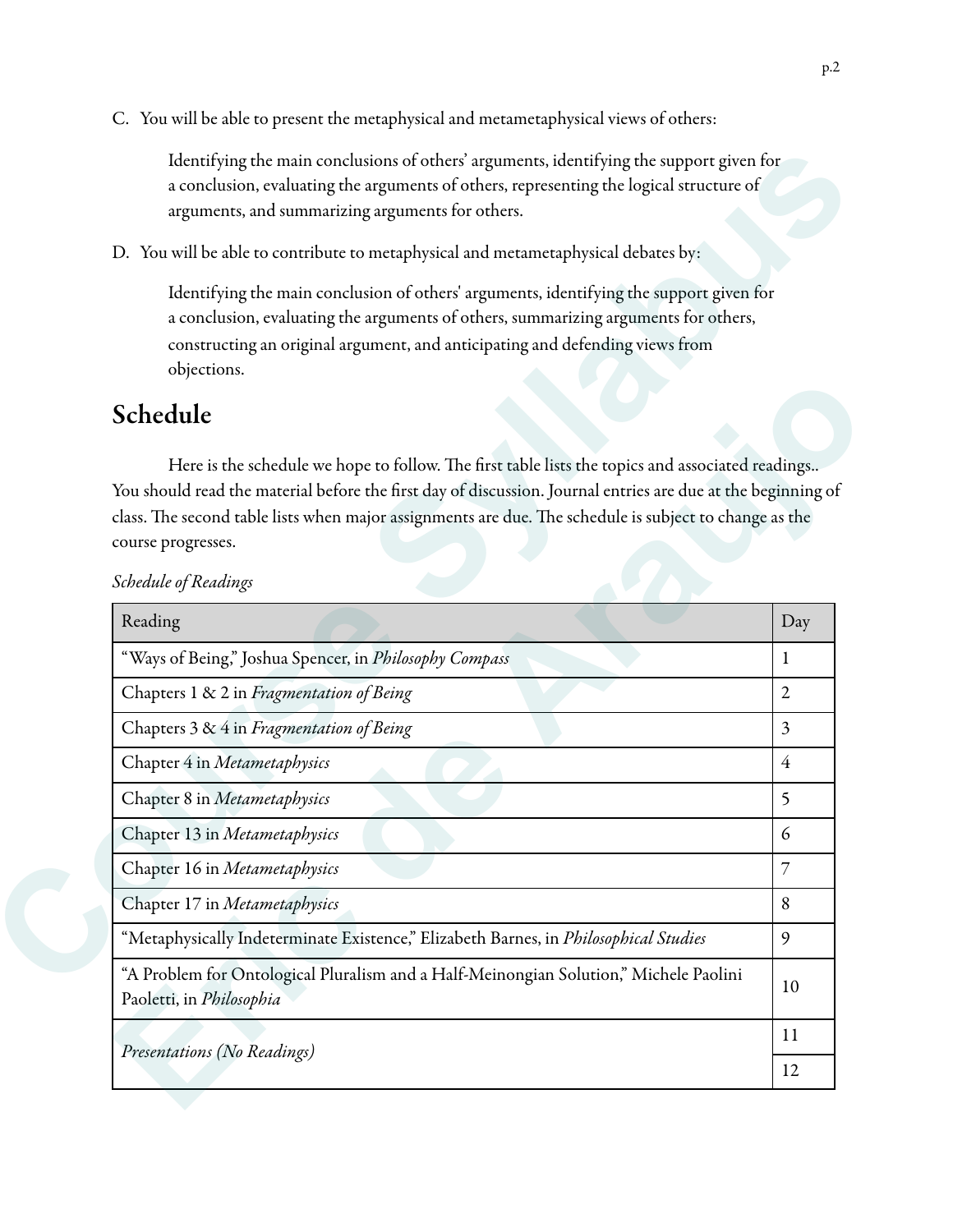| Schedule of Assignments            |                              |                             |                      |                |              |  |
|------------------------------------|------------------------------|-----------------------------|----------------------|----------------|--------------|--|
| Day                                | Major Assignment Due         |                             |                      |                | Goals        |  |
| Throughout                         | Presentation on Reading      |                             |                      | $\overline{C}$ |              |  |
| $\overline{2}$                     |                              | Pre-Course Reflection Paper |                      |                | $\mathbf D$  |  |
| 10                                 | Essay Draft                  |                             |                      |                | B, D<br>C, D |  |
| $11 - 12$                          | <b>Essay Presentations</b>   |                             |                      |                |              |  |
| 12                                 | Peer Review                  |                             |                      | $\, {\bf B}$   |              |  |
|                                    | Post-Course Reflection Paper |                             |                      |                |              |  |
| 14                                 |                              |                             |                      | D              |              |  |
| Exam Week                          | <b>Essay Revision</b>        |                             |                      | B, D           |              |  |
|                                    | Journal                      | 20%                         |                      | Essays         | 45%          |  |
| Course Reflections                 |                              | 5%                          | Draft of Essay       |                | 5%           |  |
| Reading Entries                    |                              | 15%                         | Peer Review of Paper |                | 5%           |  |
|                                    | Participation                | 35%                         | Revision of Essay    |                | 35%          |  |
| Grading<br>Presentation on Reading |                              | 15%                         |                      |                |              |  |
| <b>Essay Presentation</b>          |                              | 15%                         |                      |                |              |  |

### Grading

| $11 - 12$                     | C, D<br><b>Essay Presentations</b>          |     |                                                                                                                                                                                                                                                                                                                                                                                                                             |               |  |
|-------------------------------|---------------------------------------------|-----|-----------------------------------------------------------------------------------------------------------------------------------------------------------------------------------------------------------------------------------------------------------------------------------------------------------------------------------------------------------------------------------------------------------------------------|---------------|--|
| 12                            | Peer Review<br>$\mathbf{B}$                 |     |                                                                                                                                                                                                                                                                                                                                                                                                                             |               |  |
| 14                            | Post-Course Reflection Paper<br>D           |     |                                                                                                                                                                                                                                                                                                                                                                                                                             |               |  |
| Exam Week                     | B, D<br><b>Essay Revision</b>               |     |                                                                                                                                                                                                                                                                                                                                                                                                                             |               |  |
| Grading                       |                                             |     |                                                                                                                                                                                                                                                                                                                                                                                                                             |               |  |
|                               | Journal                                     | 20% |                                                                                                                                                                                                                                                                                                                                                                                                                             | 45%<br>Essays |  |
| Course Reflections            |                                             | 5%  | Draft of Essay                                                                                                                                                                                                                                                                                                                                                                                                              | 5%            |  |
| Reading Entries               |                                             | 15% | Peer Review of Paper                                                                                                                                                                                                                                                                                                                                                                                                        | 5%            |  |
|                               | Participation                               | 35% | Revision of Essay                                                                                                                                                                                                                                                                                                                                                                                                           | 35%           |  |
| Presentation on Reading       |                                             | 15% |                                                                                                                                                                                                                                                                                                                                                                                                                             |               |  |
| <b>Essay Presentation</b>     |                                             | 15% |                                                                                                                                                                                                                                                                                                                                                                                                                             |               |  |
| <b>Class Participation</b>    |                                             | 5%  |                                                                                                                                                                                                                                                                                                                                                                                                                             |               |  |
| <b>Course Mechanics</b><br>Th | revise our drafts in light of the feedback. |     | e course turns to the reading and examination of philosophical texts right away. We will read<br>and reflect on arguments throughout the course with journal entries and presentations on the readings.<br>Participation in our class discussion will prepare you to develop your own views for the essay. We will<br>prepare a draft, present our papers to the class, provide feedback on the paper and presentation, and |               |  |

# Course Mechanics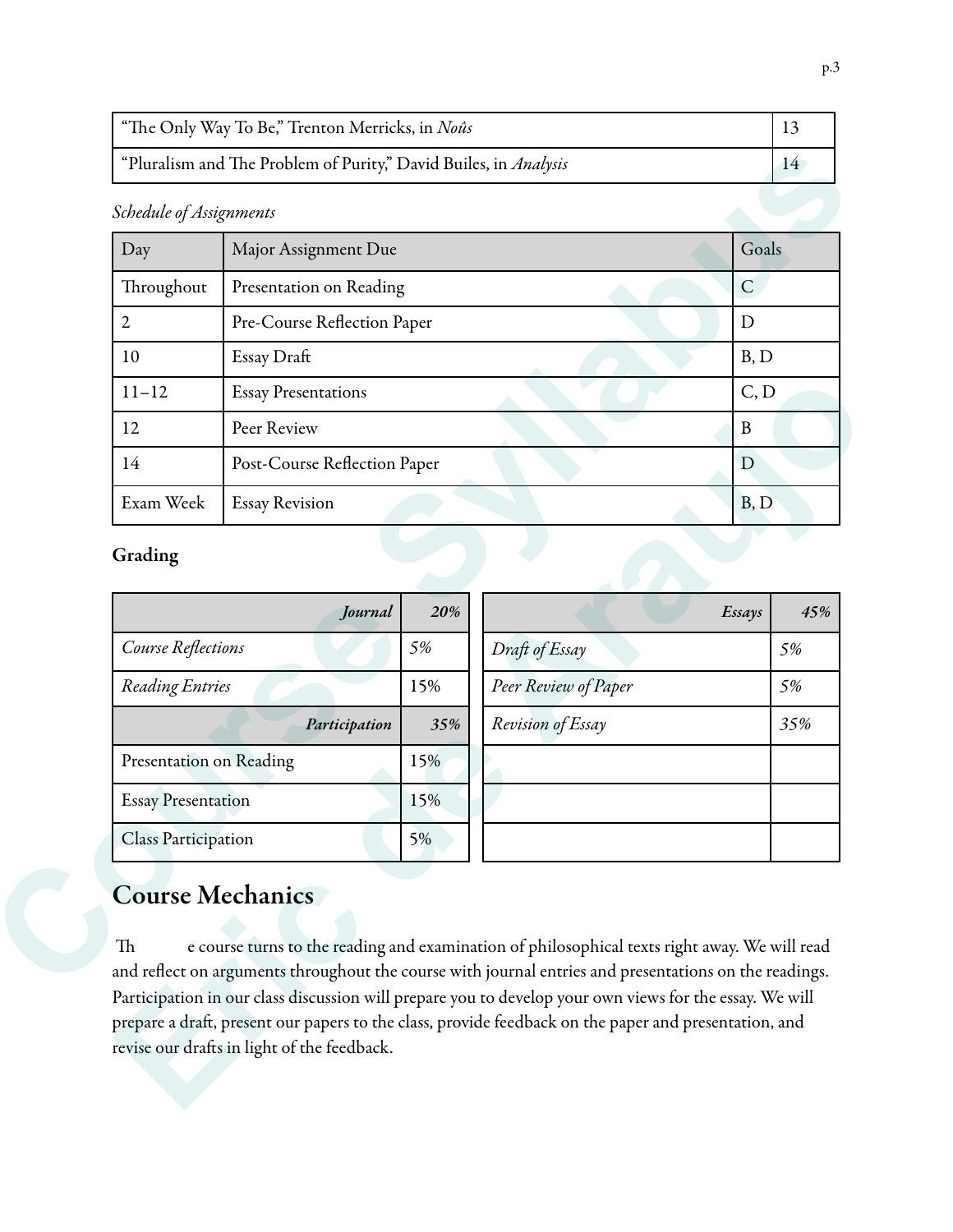#### *Discussion*

Doing philosophy is like having a conversation on a topic with a lot of people. This makes in class discussion a great way to practice doing philosophy. Discussion is an opportunity for you to ask questions about the reading, offer your own views and criticisms, and respond to the views of your peers. My job is to make the views we are looking at clear to the class and to facilitate a dialogue between you, your peers, and the philosophers we are reading. Doing philosophy is like having a conversation on a topic with a lot of people. This makes in distribution a great way to paractive doing philosophy. Distantion for operations and operation is to proprese the questions abo

 I want everyone to grow more comfortable contributing to our in-class discussions. Trying out your ideas with your peers helps improve them. I will offer several ways for you to participate. These will range from large discussions with the whole class to conversations with a partner. In an effort to give everyone an opportunity to participate, I am open to trying different things so that everyone can make a contribution. Again, please contact me if there are any concerns about your contributions to the class.

#### *Journal: Reading Entries*

 To help you prepare for our discussions, we will be writing short entries in a journal for each reading. The goal of this habit is to help you 1) complete the readings for our discussion, 2) react to what we read, and 3) begin formulating your views.

Reading entries are 1 page, submitted online, and due before class starts. They should engage with the text, rather than merely summarize the reading. I will provide more thorough feedback on earlier entries to indicate the quality of these entries.

#### *Journal: Course Re*fl*ections*

Th ese reflection papers are an opportunity for you to reflect your own views. The initial paper is an opportunity for you to think about what ontological pluralism and metametaphysics is, what you hope to learn, or what views you might already have. The last paper is an opportunity for you to reflect on how your thinking has been shaped, if at all, by the course. everyone an opportunity to participate, I am open to trying different things so that everyone can make a<br>contribution. Again, please contact me if there are any concerns about your contributions to the class.<br> *Journal:* R

#### *Reading Presentations*

 As part of their research, philosophers summarize and provide criticism of others' work. With essay presentations, we will practice doing this in a way that jumpstarts our class discussions.

 You will be assigned a reading to present on. You will be responsible for summarizing the main moves in the reading, offering some criticism, and providing questions for the class to discuss. The presentation should last between 20–30 minutes. If you choose to let others engage during your presentation, it will stretch a bit longer (but this is entirely optional).

A draft or outline of the presentation will be uploaded to the course website 2 days before class. This will allow me to incorporate your insights and questions into the class discussion after you present.